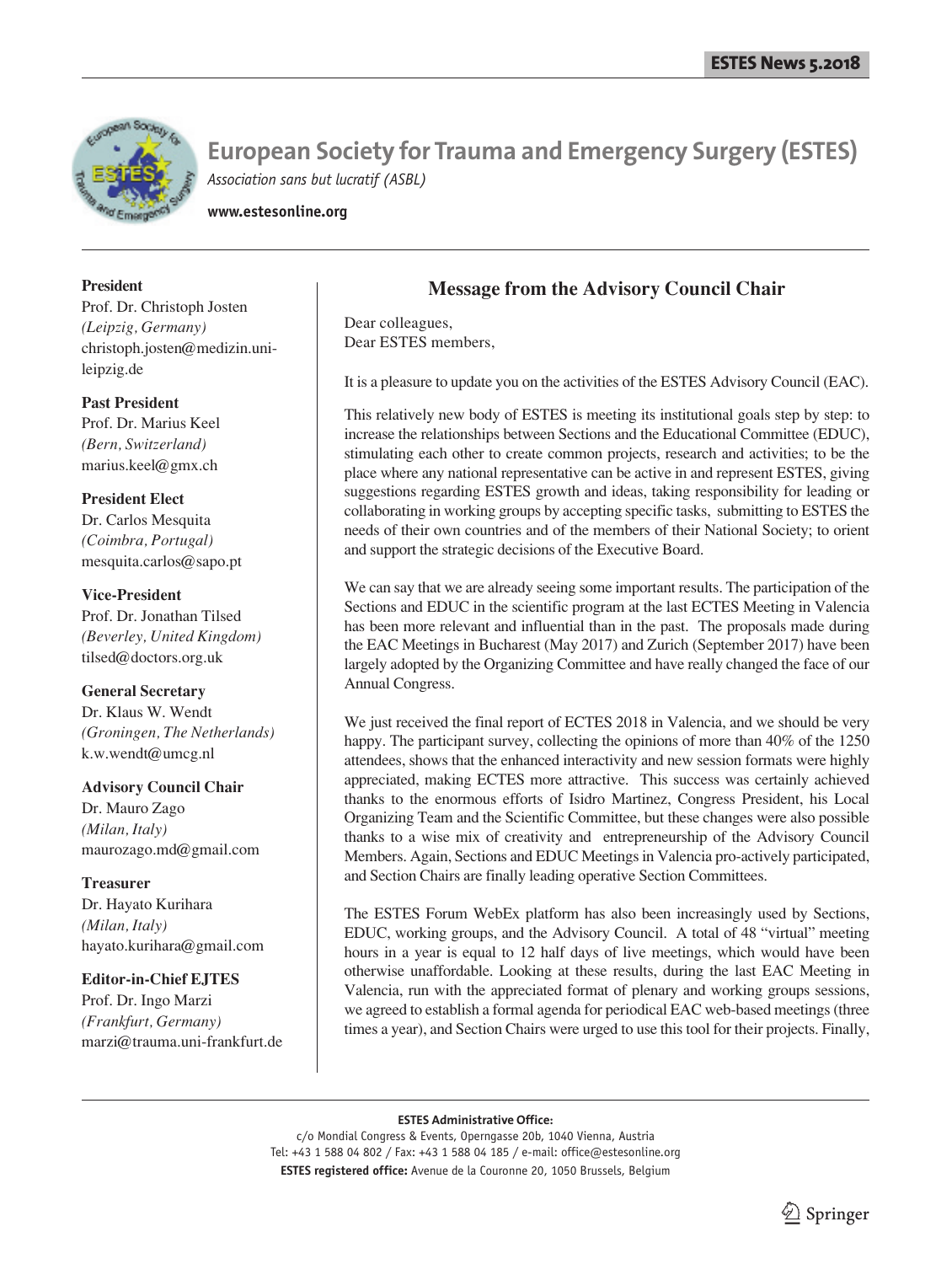

**www.estesonline.org**

# **President**

Prof. Dr. Christoph Josten *(Leipzig, Germany)* christoph.josten@medizin.unileipzig.de

### **Past President**

Prof. Dr. Marius Keel *(Bern, Switzerland)* marius.keel@gmx.ch

### **President Elect**

Dr. Carlos Mesquita *(Coimbra, Portugal)* mesquita.carlos@sapo.pt

### **Vice-President**

Prof. Dr. Jonathan Tilsed *(Beverley, United Kingdom)* tilsed@doctors.org.uk

### **General Secretary**

Dr. Klaus W. Wendt *(Groningen, The Netherlands)* k.w.wendt@umcg.nl

# **Advisory Council Chair**

Dr. Mauro Zago *(Milan, Italy)* maurozago.md@gmail.com

**Treasurer** Dr. Hayato Kurihara *(Milan, Italy)* hayato.kurihara@gmail.com

**Editor-in-Chief EJTES** Prof. Dr. Ingo Marzi *(Frankfurt, Germany)* marzi@trauma.uni-frankfurt.de

with the aim to improve the feedback of Sections to the Executive Board, a short report from Sections' ongoing projects has been approved every 4 months, through a video conference.

In Valencia we also had the pleasure to welcome two new institutional members of ESTES, the Albanian Society for Trauma and Emergency Surgery (ACTES), represented by Agron Dogjani, and the British Trauma Society, represented by Stuart Matthews.

The next live EAC meeting will be hosted in Lubljana by Radko Komadina, at the Slovenian Trauma Meeting, on November 10th. We will address some issues that remain open: among them, young surgeons' engagement, improvement of communication (website, ESTES news), grand rounds, ESTES research.

We can say that the EAC's work has contributed to unlock the Sections' potential, helped to increase the number of ESTES members, and boosted new ESTES activities. However, more has to be done to actively involve all National Representatives, which is a powerful impetus for ESTES. We continue to think positive!

See you in Prague at ECTES 2019: Peter Wendsche, Pavel Drāc and the Scientific Committee are working hard to continue to improve on the Valencia success. Don't miss the opportunity to send your research abstracts—the deadline is approaching!

Yours sincerely,

Mauro Zago ESTES Advisory Council Chair

#### **ESTES Administrative Office:**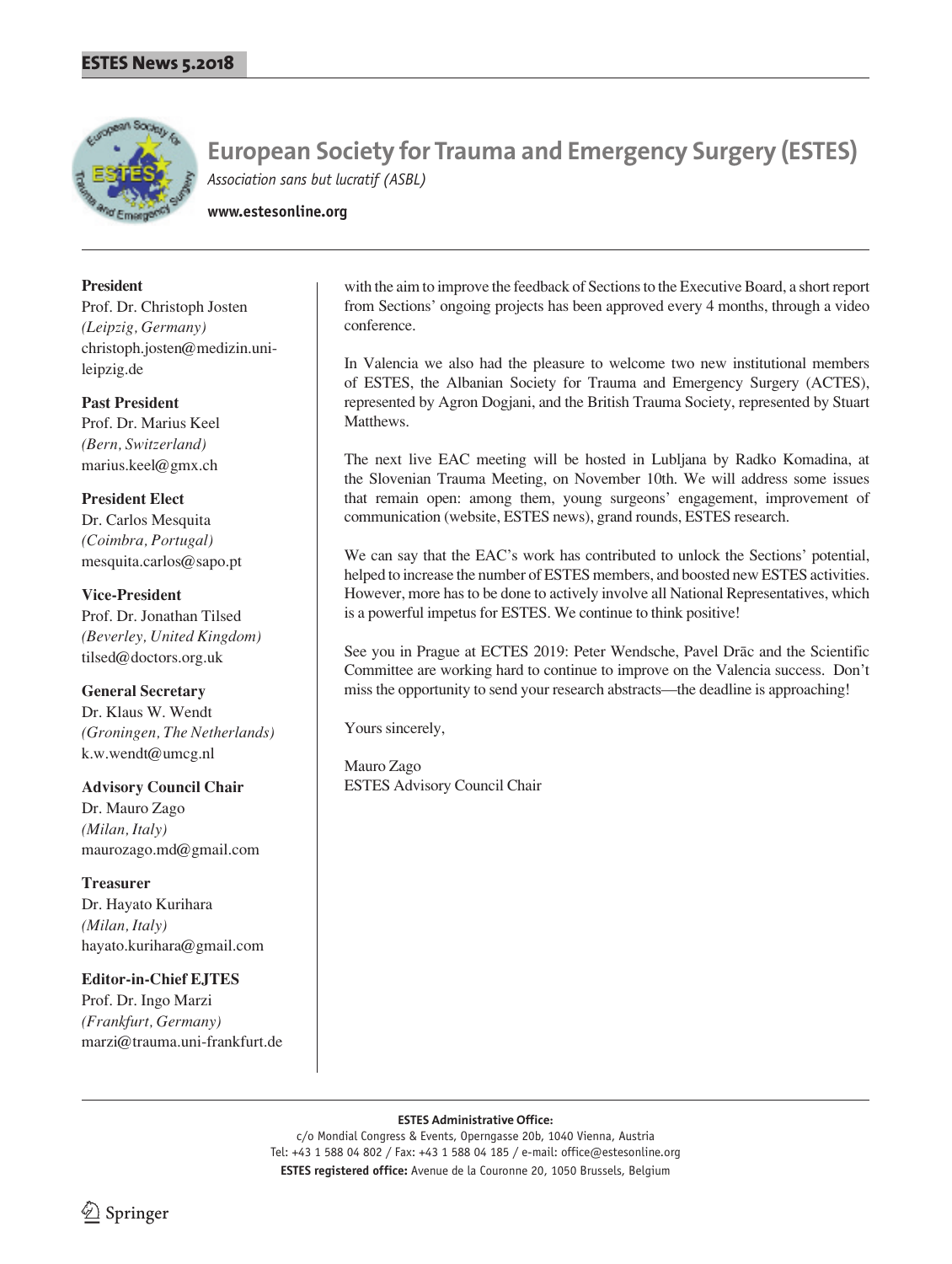

**www.estesonline.org**



Dear colleagues,

After *ECTES* 2018 in Valencia, Spain, we are now looking forward to *ECTES* 2019 in Prague, Czech Republic, which will take place from May 5–7, 2019.

| Important dates to remember                                                                              |                                                                                                     |
|----------------------------------------------------------------------------------------------------------|-----------------------------------------------------------------------------------------------------|
| Monday, August 27, 2018<br><b>Start Abstract Submission</b>                                              | Friday, December 14, 2018<br>Notification of abstract acceptance                                    |
| Friday, October 19, 2018<br>Deadline for abstract submission                                             | Friday, February 15, 2019<br>Deadline for early bird registration fee,<br>registration cancellation |
| Monday, November 26, 2018<br>Start online registration                                                   | Friday, April 19, 2019<br>End of regular fee                                                        |
| Sunday, May 5 – Tuesday, May 7, 2019<br>20 <sup>th</sup> European Congress of Trauma & Emergency Surgery |                                                                                                     |

# The **abstract submission** starts on **Monday, August 27, 2018**.

All necessary information regarding topics and submission details can be found on the website: www.estesonline.org

A **Preliminary Scientific Programme** (including keynote speakers and first session details) will be available online by September 2018.

Sincerely,

The ECTES 2019 Organising Team **Mondial Congress & Events Mondial GmbH & Co. KG** Operngasse 20b, 1040 Vienna, Austria **t** + 43 1 58804-0, **f** –185 ectes@mondial-congress.com www.estesonline.org

**ESTES Administrative Office:**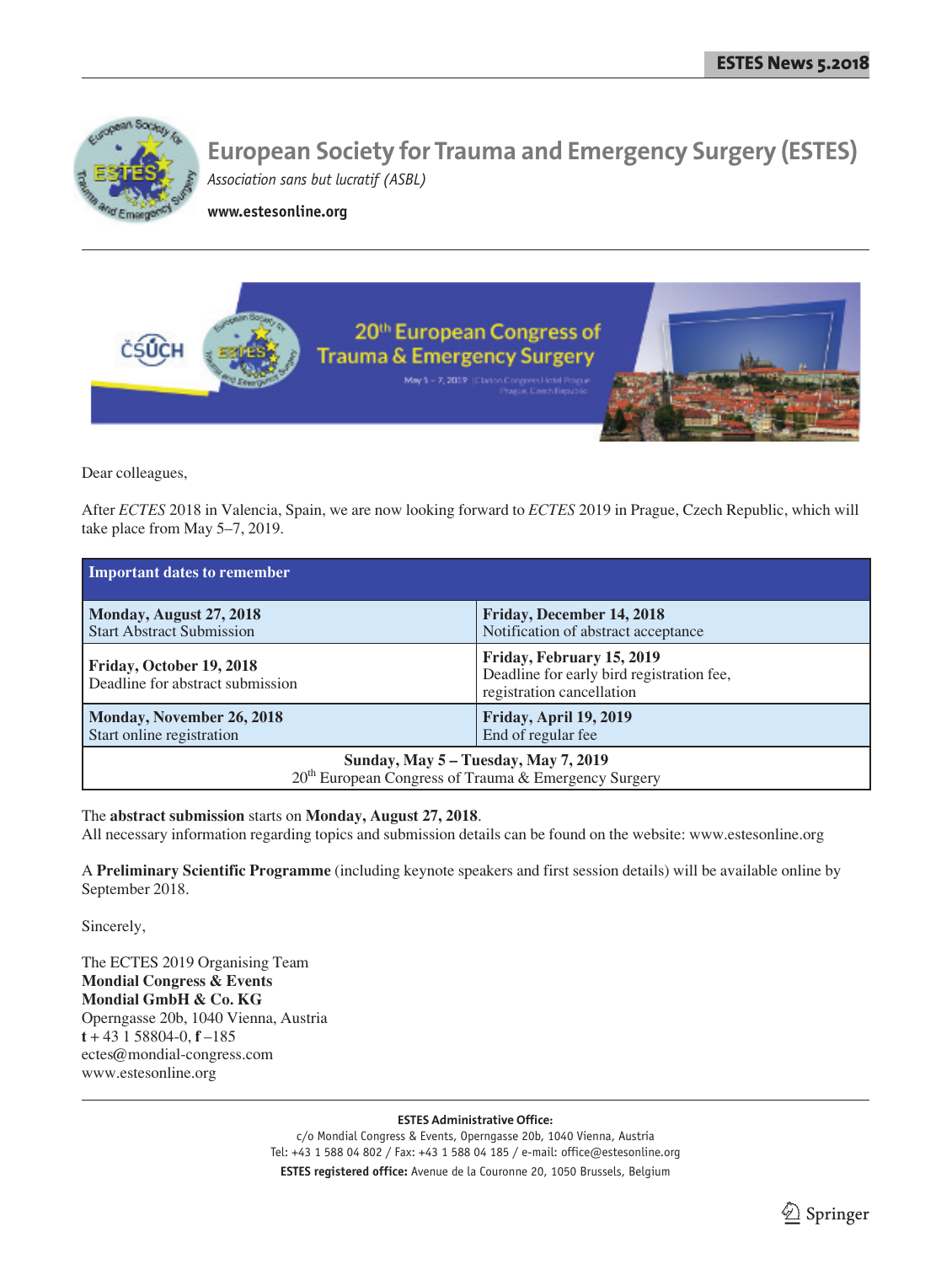

**www.estesonline.org**

### **Report of ESTES Congress Grant Winner Laurien Waaijer**



### **Friday, May 4, 2018—Travel day**

A group of about ten people consisting of medical students, PhD candidates, surgical residents and surgeons gathered at gate D84 at Schiphol airport at 8 pm. All were ready with their passports in hand, carry-on luggage rolling behind them and carrying big boxes with multiple research posters inside. Hands were shaken and "how are you's" were exchanged. We were ready to board the plane to sunny Valencia, Spain, for a couple of days filled with sun, tapas, research and trauma surgery. After a short 2.5-h flight the plane touched down. The group split in two and went on their way to find taxis taking them to their Airbnbs. On our way from the airport to the city center of Valencia, I got a first glimpse of beautiful Valencia. An apartment on the  $8<sup>th</sup>$  floor with view on Plaça de l'Ajuntament would be my home for the upcoming five days, together with a group of six other medical students and PhD candidates from Utrecht. After a quick inspection of the apartment, we all got changed and decided to discover Valencia. Trustworthy sources told us that we had to visit l'Umbracle, a club which is part of the famous Ciutat de les Arts I les Ciències complex. So that is where we went to start our weekend in Valencia.

### **Saturday, May 5—Day at the beach**

After everybody had woken up and had eaten their breakfast of homemade omelets with Spanish ham, it was time to discover Valencia by daytime. Heading to one of the local beaches for some sun, sea and sand, we spend our free day eating paella and drinking Sangria at the stunning beach of Valencia. However, we still had these huge boxes with posters back at our apartment. So, at the end of the afternoon it was time to take our first trip to the congress venue and drop off our poster

**ESTES Administrative Office:**

c/o Mondial Congress & Events, Operngasse 20b, 1040 Vienna, Austria Tel : +43 1 588 04 802 / Fax : +43 1 588 04 185 / e-mail : office@estesonline.org **ESTES registered office:** Avenue de la Couronne 20, 1050 Brussels, Belgium

 $\Delta$  Springer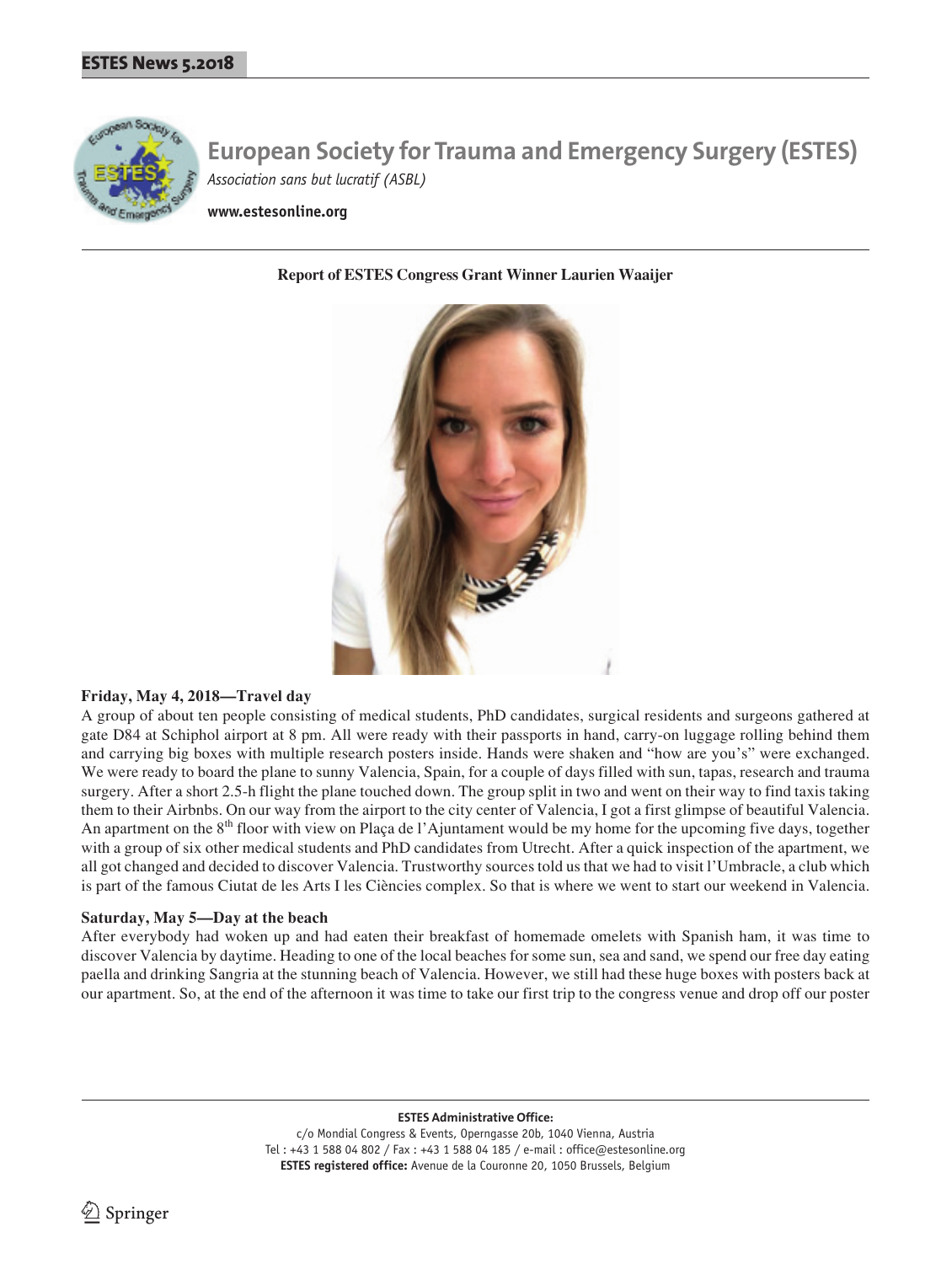

**www.estesonline.org**

and pick up our congress badges to prevent waiting in line the next day. Arriving at the congress venue, I saw this beautiful white building with enormous windows where we would spend the upcoming three days. After everything was arranged at the congress venue we went home to eat pizza. Next, we headed to the city center to discover how the locals spend their Saturday night. To eventually end up again at l'Umbracle.

# **Sunday, May 6—Day at the beach**

After we arrived at the congress venue, we had a full program of attending poster walks, free paper sessions and battle sessions. Most of the people from the group I stayed with had to present at a poster walk or a paper session. Therefore, my day consisted of attending the poster walks and paper sessions at which they were presenting. In between I was able to catch a battle session about chest injuries. It was a day full of walking and switching rooms to attend everybody's sessions. It was very nice to see everybody present their work with so much passion.

After an inspiring first day at the congress, it was time to get ready for the "Dutch Evening". Every year there is a huge Dutch delegation present at the ECTES; this year approximately 120 delegates were present. As a tradition, the Dutch Society for Trauma Surgery hosts the "Dutch Evening" for all Dutch delegates. This time it took place at a beautiful restaurant at the port of Valencia. They organized an evening with delicious tapas and agua de Valencia where everybody from the Netherlands involved in trauma surgery (research) could meet and catch up. As for me, I met a lot of new people that evening, and I had a great time. After the "Dutch Evening" a group of about 20–30 people were not ready to go home just yet and spent the rest of the night at the Marina Beach Club where all worries of everyday were danced away.

# **Monday, May 7—Poster da**y

It was an early morning for me, since I had to prepare my poster presentation. I watched Valencia wake up from our balcony on the 8<sup>th</sup> floor with an espresso in my hand and my laptop on my lap reading through some notes. I spent the afternoon listening to some interesting poster walk presentations. One of the sessions I was really excited about was the AO Trauma Guest Symposium about elbow fractures. Current approaches and techniques for these fractures were presented together with a lot of case examples. After that symposium it was time for me to present my own poster "Retrograde intramedullary nailing for humeral shaft fractures". It was a whole new experience presenting a poster at a trauma congress. As mentioned before there was a huge Dutch delegation, especially from Utrecht. Close to 25 medical students, PhD candidates, surgical residents and trauma surgeons from the region of Utrecht had descended into different Airbnbs across Valencia. One group had rented a house right outside Valencia, with a pool and barbeque in their backyard. And so, the first ever Utrecht BBQ was born. Good food, good conversation and excellent live entertainment made it a successful evening.

# **Tuesday, May 8—The perfect day to get lost in Valencia**

The last day of congress, for me, included the worthy task of collecting all posters from the St. Antonius Hospital to bring back to the Netherlands. That morning I decided to bike to the congress venue, since every day I had seen these bike lanes from the taxi and as a true Dutchwoman I had to bike at least one time during that weekend. That morning I learned that biking in Valencia is not the same as in the Netherlands, since pedestrians in Spain have less respect for the bike lane and cyclists than Dutch pedestrians do. Nonetheless, I arrived at the congress center with the challenge to fit ten posters into one poster tube, which required some perseverance. That day, I was able to attend the guest symposium about ATLS and an expert panel session with case scenarios about visceral trauma. Both were fascinating and intriguing. Especially the detailed case scenarios with the expert panel were very illustrative due to the great number of pictures and detailed

### **ESTES Administrative Office:**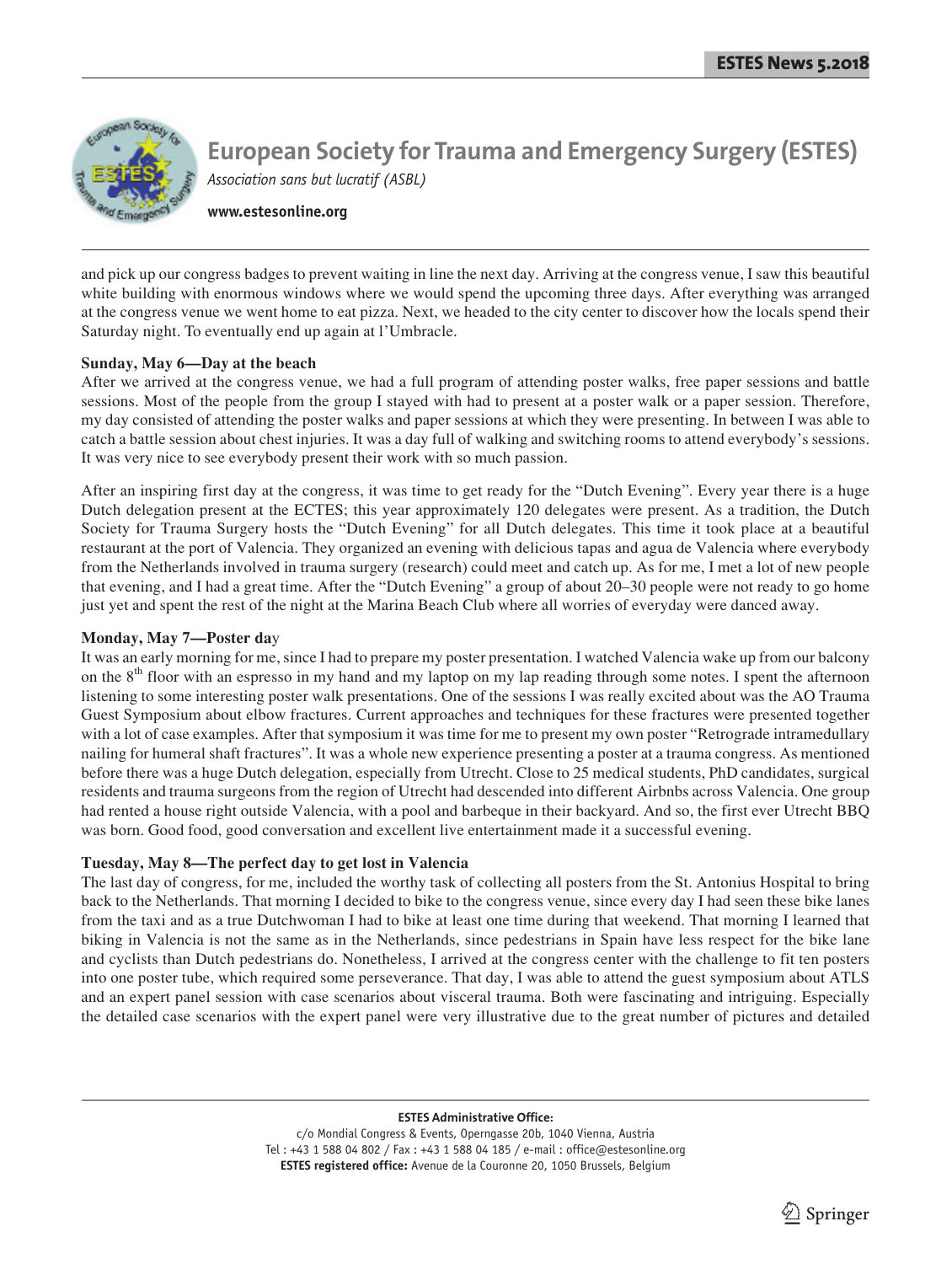

**www.estesonline.org**

discussion about "to operate or not to operate". Unfortunately, that was already the last session of ECTES 2018. The closing ceremony followed, during which the very successful past days with over 1000 delegates from all over the world were reflected upon and we looked ahead to the ECTES 2019 in Prague. The rest of the afternoon was spent biking and getting lost in Valencia during some sightseeing in this gorgeous city.

After another great evening in Valencia, it was time for us to take a taxi back to the airport the following morning at 2 am to catch our 5 am flight back to Amsterdam—we all fell in sleep as soon as we were airborne.

ECTES 2018 in Valencia was the first trauma congress I attended. I look back very content at a successful, well organized and inspiring congress. It was a busy, but very rewarding weekend at which I met many new people, learned a lot about current trauma and emergency surgery research and innovations and enjoyed the beautiful city of Valencia.

**ESTES Administrative Office:**